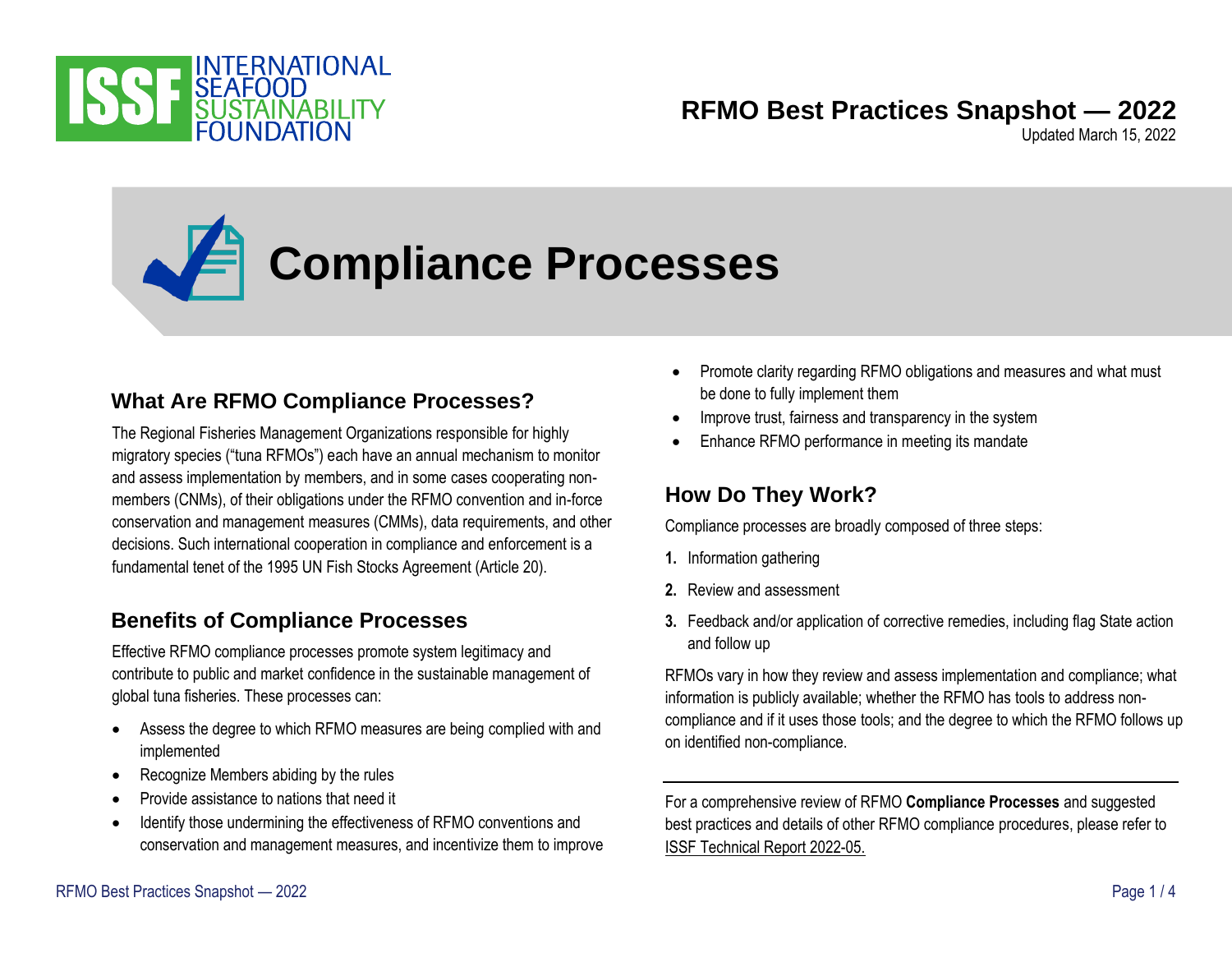

The following table shows the **level of progress in each tuna RFMO** in implementing the recommended best practices.

| <b>Color Coding Key</b> |                     |                                                   |                                                                                                      | Element(s) are consistent with<br>the suggested best practices.          |                                                                                                    |                                                 |                                                                                                                                                                                                                                     | Some element(s) are present, but amendments or a change<br>in procedure is needed to be consistent with best practices.                                                                                                                 | Element(s) are missing or inconsistent with best practices.                                                                                                               |                                                                                                                                                                                                                            |                                                                                                                                                                 |                                                                                                                                                                                 |
|-------------------------|---------------------|---------------------------------------------------|------------------------------------------------------------------------------------------------------|--------------------------------------------------------------------------|----------------------------------------------------------------------------------------------------|-------------------------------------------------|-------------------------------------------------------------------------------------------------------------------------------------------------------------------------------------------------------------------------------------|-----------------------------------------------------------------------------------------------------------------------------------------------------------------------------------------------------------------------------------------|---------------------------------------------------------------------------------------------------------------------------------------------------------------------------|----------------------------------------------------------------------------------------------------------------------------------------------------------------------------------------------------------------------------|-----------------------------------------------------------------------------------------------------------------------------------------------------------------|---------------------------------------------------------------------------------------------------------------------------------------------------------------------------------|
|                         | <b>RFMO</b>         | Information used and items<br>assessed*           |                                                                                                      |                                                                          | The assessment process*                                                                            |                                                 |                                                                                                                                                                                                                                     | Follow-up and outcomes <sup>1</sup>                                                                                                                                                                                                     |                                                                                                                                                                           | <b>Institutional and Governance</b>                                                                                                                                                                                        |                                                                                                                                                                 |                                                                                                                                                                                 |
|                         |                     | Diversity<br>0f<br>sources<br>of infor-<br>mation | Verification of<br>national self-<br>reporting                                                       | Assess-<br>ment of<br>data and<br>financial<br>dues<br>require-<br>ments | <b>State</b><br>by<br><b>State</b><br>and/or<br>obli-<br>gation<br>by<br>obli-<br>gation<br>review | Clarity<br>and<br>fairness<br>in due<br>process | Transparency in<br>the processes,<br>outcomes<br>and follow up                                                                                                                                                                      | Reporting by members<br>and CNMs on actions<br>taken is required and<br>tracked over time                                                                                                                                               | The<br>availability<br>and use of<br>tools to<br>respond to<br>identified<br>$non-$<br>compliance,<br>including<br>automatic<br>responses to<br>procedural<br>obligations | Established<br>audit points/<br>performance<br>metrics                                                                                                                                                                     | Clear process for<br>information flow to<br>Commission re:<br>needed changes in<br>measures to<br>address lack of<br>clarity,<br>interpretation<br>issues, etc. | <b>Members</b><br>must report in<br>detail re: how<br>they are<br>implementing<br><b>RFMO</b><br>obligations<br>(i.e. specific<br>laws or<br>regulations)                       |
|                         | WCPFC <sup>1*</sup> |                                                   |                                                                                                      | $\blacktriangledown$<br>For data<br>$\boldsymbol{\Omega}$<br>For dues    |                                                                                                    | $\boldsymbol{z}$                                | <b>Final CMS</b><br>report includes<br>details by nation<br>$\bm{\mathsf{X}}$<br>CMS<br>working group<br>closed to<br>observers<br>$\boldsymbol{\mathsf{x}}$<br>CMS WG<br>documents or<br>member/CNM<br>responses are<br>not public | $\blacktriangledown$<br>The Final CMR<br>includes information<br>on the number of<br>years a compliance<br>issue has been found<br>for a CCM on a<br>specific CMM                                                                       | Scheme of<br>responses to<br>non-<br>compliance<br>part of TCC<br>work plan for<br>the CMS that<br>is to be<br>addressed in<br>2022.                                      | Audit points<br>to be finalized<br>in 2022 that<br>will also guide<br>the ongoing<br>work to<br>develop<br>responses to<br>compliance<br>statuses; risk-<br>based<br>assessment<br>framework to<br>be finalized in<br>2022 | Ø<br><b>TCC</b> makes<br>recommendations<br>to the Commission                                                                                                   | $\blacktriangleleft$<br>Specific<br>information to<br>be reported in<br>Annual Part II<br>Reports and<br>in the online<br>case file<br>system;<br>information is<br>non public. |
|                         |                     |                                                   |                                                                                                      |                                                                          |                                                                                                    |                                                 |                                                                                                                                                                                                                                     |                                                                                                                                                                                                                                         |                                                                                                                                                                           |                                                                                                                                                                                                                            |                                                                                                                                                                 |                                                                                                                                                                                 |
|                         | IOTC <sup>1</sup>   |                                                   | $\bigotimes$ Only a<br>few indepen-<br>dent sources<br>appear to be<br>used $(e.g.,$<br>ROP reports) | $\overline{\mathcal{A}}$                                                 |                                                                                                    |                                                 |                                                                                                                                                                                                                                     | $\boldsymbol{\Omega}$<br>Failure to report on<br>actions taken is not<br>considered as a serious<br>type of non-compliance<br>Compliance is not<br>tracked over time, but<br>compliance in the<br>aggregate by Resolution<br>is tracked | $\boldsymbol{\Omega}$                                                                                                                                                     | $\boldsymbol{\Omega}$                                                                                                                                                                                                      | The CoC makes<br>recommedations<br>to the Commission                                                                                                            | Information to<br>be reported in<br><b>Annual Report</b><br>of Implemen-<br>tation; detailed<br>information<br>not consis-<br>tently provid-<br>ed by all<br>CPCs               |

<sup>1</sup> A voting process could be used, but to date decisions have been taken by consensus. The current WCPFC CMS measures also states that a CCM shall not block its own compliance assessment if all other CCMs present have concu assessment. Also, IOTC and ICCAT both have an "opt out" procedure that allows members to file an objection to a measure, and thus not be bound by it. *\* The only RFMO with a closed compliance process, so the information used, and the process in the CMS working group, is only anecdotal.*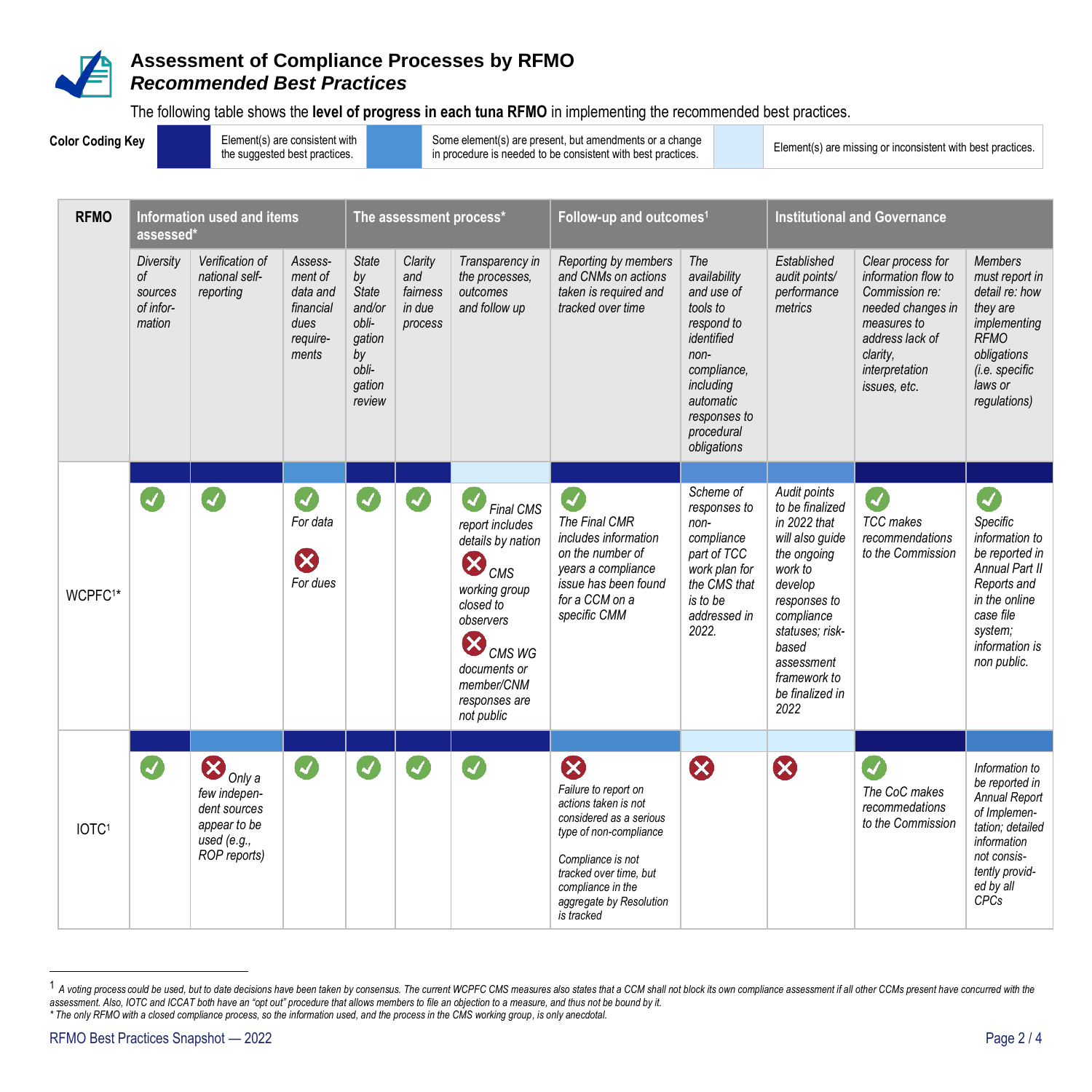| <b>RFMO</b>        | Information used and items<br>assessed*           |                                                                                                                                                                                                                                               |                                                                          | The assessment process*                                                                         |                                                           |                                                                                                                                                                                                                                                                                                                | Follow-up and outcomes <sup>2</sup>                                                                                                                                                                                                                                                                                                                                                 |                                                                                                                                                                                                                                              | <b>Institutional and Governance</b>                                 |                                                                                                                                                                |                                                                                                                                                           |
|--------------------|---------------------------------------------------|-----------------------------------------------------------------------------------------------------------------------------------------------------------------------------------------------------------------------------------------------|--------------------------------------------------------------------------|-------------------------------------------------------------------------------------------------|-----------------------------------------------------------|----------------------------------------------------------------------------------------------------------------------------------------------------------------------------------------------------------------------------------------------------------------------------------------------------------------|-------------------------------------------------------------------------------------------------------------------------------------------------------------------------------------------------------------------------------------------------------------------------------------------------------------------------------------------------------------------------------------|----------------------------------------------------------------------------------------------------------------------------------------------------------------------------------------------------------------------------------------------|---------------------------------------------------------------------|----------------------------------------------------------------------------------------------------------------------------------------------------------------|-----------------------------------------------------------------------------------------------------------------------------------------------------------|
|                    | Diversity<br>0f<br>sources<br>of infor-<br>mation | Verification of<br>national self-<br>reporting                                                                                                                                                                                                | Assess-<br>ment of<br>data and<br>financial<br>dues<br>require-<br>ments | <b>State</b><br>by<br><b>State</b><br>and/or<br>obli-<br>gation<br>by obli-<br>gation<br>review | Clarity<br>and<br>fair-<br>ness<br>in due<br>pro-<br>cess | Transparency in<br>the processes,<br>outcomes<br>and follow up                                                                                                                                                                                                                                                 | Reporting by<br>members and<br>CNMs on actions<br>taken is required<br>and tracked over<br>time                                                                                                                                                                                                                                                                                     | The availability<br>and use of tools<br>to respond to<br>identified non-<br>compliance,<br>including<br>automatic<br>responses to<br>procedural<br>obligations                                                                               | Estab-<br>lished<br>audit<br>points/<br>perfor-<br>mance<br>metrics | Clear process for<br>information flow to<br>Commission re:<br>needed changes in<br>measures to<br>address lack of<br>clarity, interpreta-<br>tion issues, etc. | <b>Members</b><br>must report in<br>detail re: how<br>they are<br>implementing<br><b>RFMO</b><br>obligations<br>(i.e. specific<br>laws or<br>regulations) |
|                    |                                                   |                                                                                                                                                                                                                                               |                                                                          |                                                                                                 |                                                           |                                                                                                                                                                                                                                                                                                                |                                                                                                                                                                                                                                                                                                                                                                                     |                                                                                                                                                                                                                                              |                                                                     |                                                                                                                                                                |                                                                                                                                                           |
| <b>IATTC</b>       | $\blacktriangledown$                              | Independent<br>sources (e.g.,<br>observer reports)<br>are used for some<br>fleets (LSPS).<br>Other gears have<br>either 5% observer<br>coverage or none,<br>which limits<br>verification of<br>national reporting<br>for these gear<br>types. | $\blacktriangledown$                                                     | $\blacktriangleleft$                                                                            | Ø                                                         | $\boldsymbol{\varnothing}$<br>Observers<br>have no access to<br>documents or<br>reports; they may<br>only attend the<br>committee mtg.<br>$\bm{\times}$<br>Final Comm-<br>ittee Report has no<br>details by nation<br>No formal-<br>ized or regular<br>follow-up in<br>subsequent years<br>to id'd infractions | Starting in 2022, the<br><b>IATTC</b> Secretariat is<br>to start including in<br>the IATTC<br>compliance<br>summary report a<br>review of vessls, by<br>flag, that have<br>repeated<br>infractions.<br>Additionaly, the<br>Secretariat is to<br>provide information<br>on compliance with<br>data submissions or<br>reports for previous<br>years so patterns<br>can be identified. | IATTC is to hold a<br>workshop in 2022<br>to address fully<br>implementing<br>paras 5-9 of C-11-<br>07, which includes<br>development of a<br>scheme of<br>sanctions and<br>incentives and<br>CPC plans of<br>action for<br>improvement.     | $\boldsymbol{\mathcal{B}}$                                          | $\blacktriangleleft$<br>The Review<br>Committee makes<br>recs to the<br>Commission;<br>action by<br>Commission is<br>minimal/rare.                             | B<br>Not explictly<br>required                                                                                                                            |
|                    |                                                   |                                                                                                                                                                                                                                               |                                                                          |                                                                                                 |                                                           |                                                                                                                                                                                                                                                                                                                |                                                                                                                                                                                                                                                                                                                                                                                     |                                                                                                                                                                                                                                              |                                                                     |                                                                                                                                                                |                                                                                                                                                           |
| ICCAT <sup>2</sup> |                                                   | Only a few<br>independent<br>sources appear to<br>be used for some<br>fleets & species<br>(e.g., CDS, t/ship<br>ROP, VMS)                                                                                                                     | $\boldsymbol{Z}$<br>For data<br>$\boldsymbol{\omega}$<br>For dues        | Ø                                                                                               | $\blacktriangleright$                                     |                                                                                                                                                                                                                                                                                                                | Failure to report on<br>actions taken is not<br>considered as a<br>serious type of non-<br>compliance.<br>Reponses to<br>identified areas of<br>non-compliance are<br>tracked over a two<br>year time-period<br>only                                                                                                                                                                | Non-binding<br>schedule of<br>actions, which<br>includes some<br>guidance on<br>automatic<br>responses to<br>certain procedural<br>(reporting)<br>obligations.<br>CoC is developing<br>a severity<br>schedule and<br>actions to be<br>taken. | $\boldsymbol{\Omega}$                                               |                                                                                                                                                                | Ø<br>Not explicitly<br>required                                                                                                                           |

<sup>&</sup>lt;sup>2</sup> A voting process could be used, but to date decisions have been taken by consensus. Also, IOTC and ICCAT both have an "opt out" procedure that allows members to file an objection to a measure, and thus not be bound by *\* The only RFMO with a closed compliance process, so the information used, and the process in the CMS working group, is only anecdotal.*